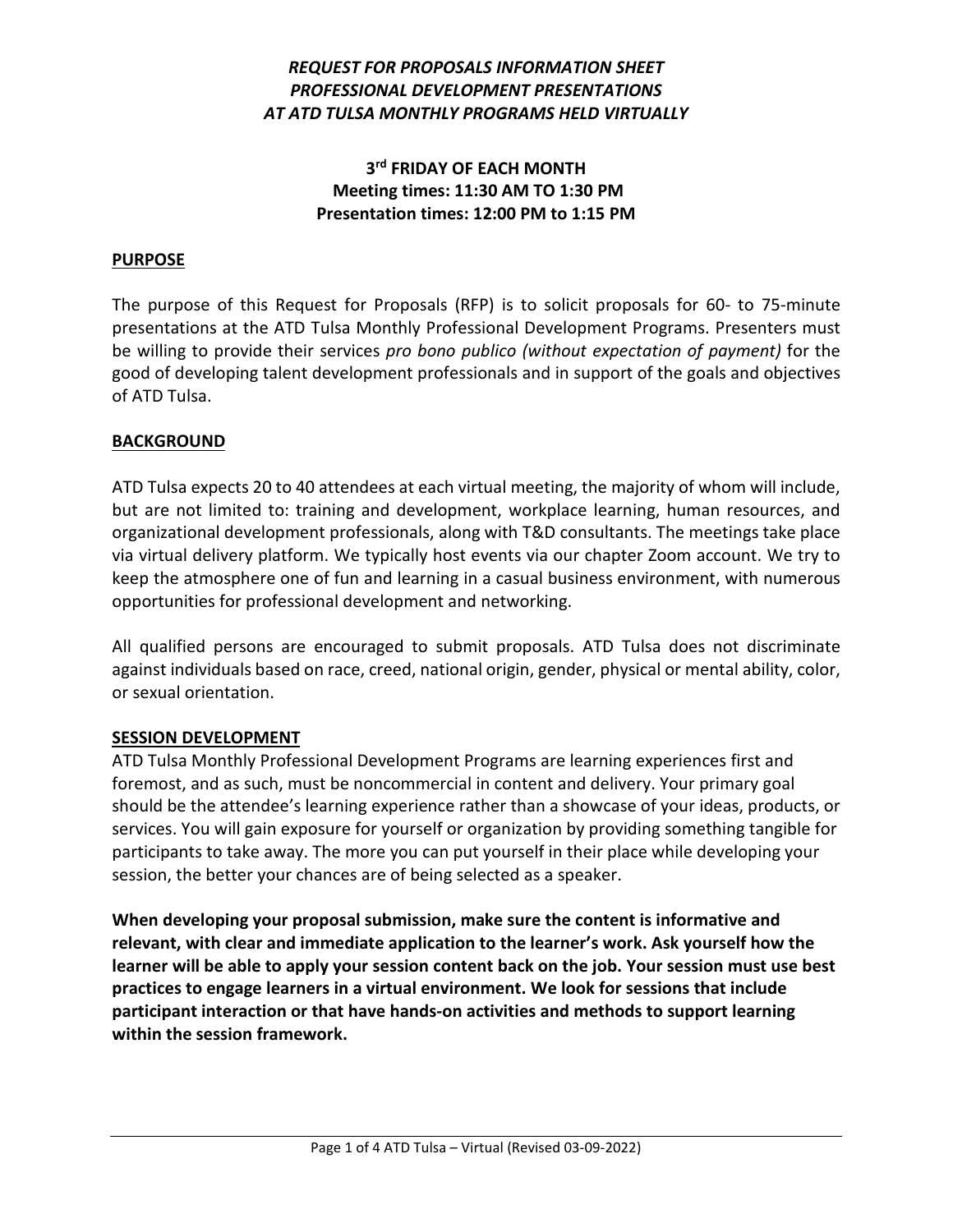#### **WORKSHOP THEMES/TOPICS**

ATD Tulsa Monthly Professional Development Programs should focus on "empowering professionals to develop talent in the workplace." Based on ATD Tulsa Member feedback, there are specific areas of the ATD Capability Model (pictured below) upon which we have chosen to focus: Instructional Design; Training Delivery and Facilitation; Technology Application, and Change Management. For example, members have asked for a session on how to convert their classroom content to engaging virtual content, which encompasses both Instructional Design and Technology Application.

| <b>Building Personal Capability</b>          | <b>Developing Professional</b><br>Capability | <b>Impacting Organizational</b><br>Capability |
|----------------------------------------------|----------------------------------------------|-----------------------------------------------|
| Communication                                | <b>Learning Sciences</b>                     | <b>Business Insight</b>                       |
| EQ & Decision Making                         | <b>Instructional Design</b>                  | Consulting & Business<br>Partnering           |
| Collaboration &<br>Leadership                | Training Delivery &<br>Facilitation          | Organizational<br>Development & Culture       |
| <b>Cultural Awareness &amp;</b><br>Inclusion | Technology<br>Application                    | Talent Strategy &<br>Management               |
| <b>Project Management</b>                    | Knowledge<br>Management                      | Performance<br>Improvement                    |
| Compliance & ethics                          | Career & Leadership<br>Development           | <b>Change Management</b>                      |
| Lifelong Learning                            | Coaching                                     | Data & Analytics                              |
|                                              | <b>Evaluating Impact</b>                     | <b>Future Readiness</b>                       |

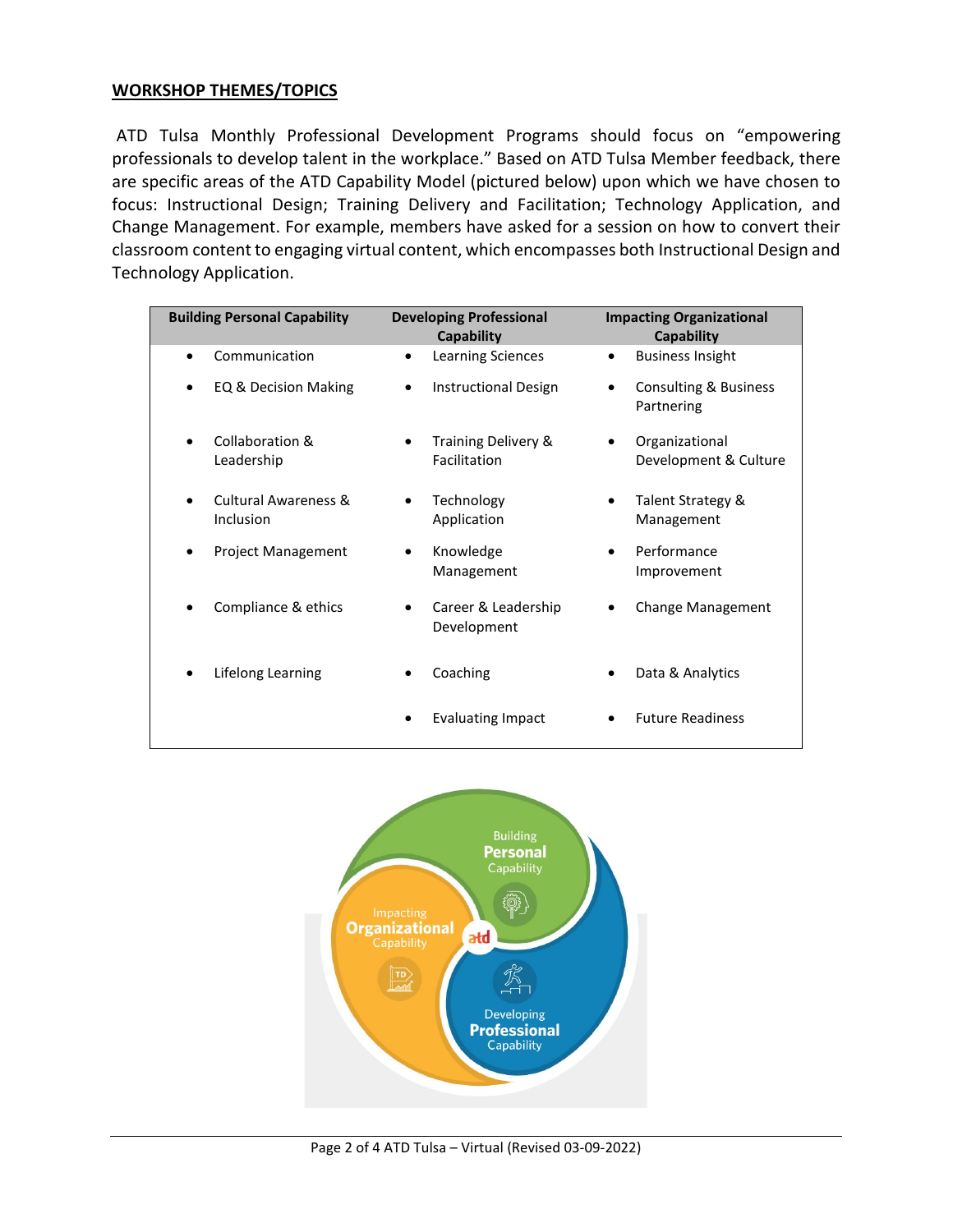### **SPEAKER BENEFITS**

- 1. Complimentary meeting registration if your proposal is accepted. (Expenses are not reimbursed.)
- 2. Contribution to your industry and profession.
- 3. Networking with peers and industry professionals.
- 4. Valuable professional exposure.
- 5. A copy of your workshop evaluations.

# **SPEAKER EXPECTATIONS**

- 1. Conduct a 60-to 75-minute interactive workshop that engages the audience with appropriate time allowed for questions and answers.
- 2. Contribute all services in a pro bono publico (without expectation of payment) capacity.
- 3. Meet all deadlines.
- 4. No change to the workshop topic, title, description, or objectives as originally submitted without written permission from the VP of Programming.
- 5. No change to the identity of the speaker(s) without written permission from the VP of Programming.
- 6. Provide the workshop materials electronically in PDF format by 5 pm the Friday before the workshop for use on the day of the workshop. Copyright remains with the author.
- 7. Provide copies of any handouts that workshop participants may need to effectively engage in workshop activities. The VP of Programming will provide speakers with an estimated number of workshop participants by 5 PM on the Wednesday before the workshop.
- 8. Agree to allow ATD Tulsa to video record your session. The recording will be made available to registered attendees, both those who were in attendance, and those who registered, but were unable to attend live.
- 9. Agree to grant ATD Tulsa permission to use video and/or still images taken of you during the Professional Development meeting which includes your presentation in any and all publications, including website and social media, without payment or any other consideration in perpetuity.
- 10. Agree to refrain from using any portion of your workshop presentation as a platform to promote products or services, solicit funds, or take political positions.
- 11. ATD Tulsa makes a concerted, ongoing effort to be a diverse and inclusive organization. Therefore, you must agree to convey your remarks without bias toward race, gender, religion, political party, ethnicity, or sexual orientation. You may use humor in your remarks, but do so with caution and good taste.
- 12. Agree that submitting a proposal for conducting a workshop for ATD Tulsa indicates agreement to comply with the guidelines and expectations stated herein.

## **PROPOSAL SUBMISSION INSTRUCTIONS**

- 1. Complete the entire Request for Proposals Form. Each proposal should include the completed and signed Workshop Proposal Presenter Agreement, Workshop Proposal Form and a color headshot photo of the presenter(s) (JPEG).
- 2. Submit the Form, Agreement, and photo as a PDF and JPEG via email to [programming@tdtulsa.org](mailto:programming@tdtulsa.org) and copy the ATD Tulsa President at [president@tdtulsa.org.](mailto:president@tdtulsa.org)